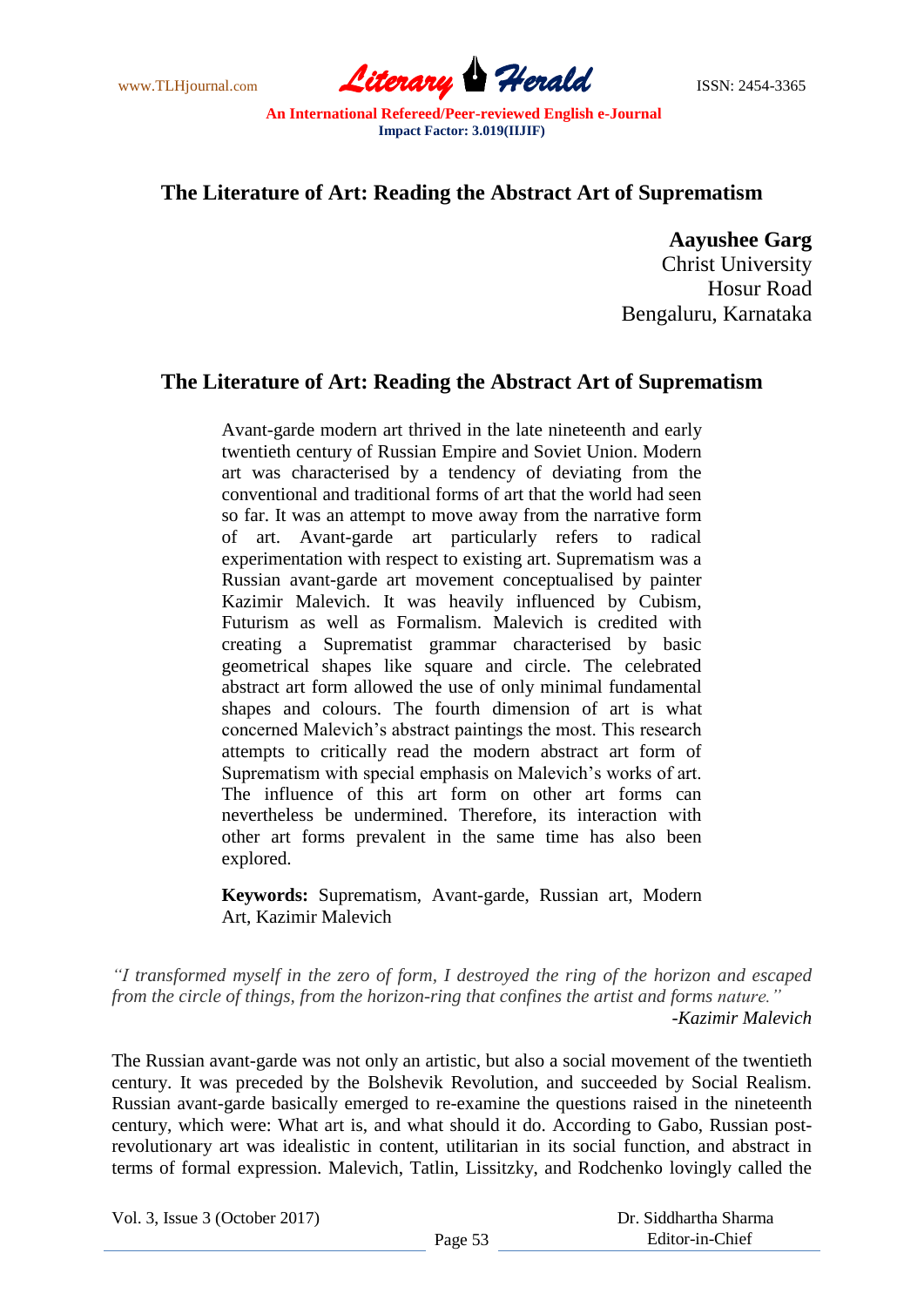

neoplatonists were the forerunners of this revolution. One of the most striking art forms belonging to that era was Suprematism.

This research is an attempt to critically read the abstract art movement of Suprematism as a unique

Suprematism was an abstract painting style involving minimally employment of fundamental geometric shapes and bright colours. This Russian avant-garde art movement was inaugurated by Kazimir S. Malevich around 1913. Malevich's acquaintance with graphic artist Aleksei Kruchenykh and violinist and painter Mikhail Matiushin, gave birth to Suprematism. They wanted to bring about the notion of A-logism, which was a conscious attempt to escape from rationality.

More than thirty Suprematist paintings were unveiled at the exhibition "Zero-Ten" for the first time, which were secretively being painted by Malevich. The art form was called "Suprematism" because of the fact that Malevich believed that this new style of art held supremacy over the forms of nature, and also because he favoured "the supremacy of pure sensation in creative art."

Though Suprematism emanated from "both personal and cultural matrices" (Douglas 266), there was a historical and philosophical motivation behind this peculiar art form. It was influenced by the Proletkult, which comprised local cultural societies and avant-garde artists. Vladimir Mayakovsky"s campaign against the bourgeoisie also influenced this movement. He attacked it saying, "Down with your love. Down with your art. Down with your government. Down with your religion."

Malevich was essentially a formalist. He also defined a specific grammar for Suprematist works which consisted of geometrical shapes. His paintings gradually moved from loose, curved lines to geometric shapes. The paintings created by Malevich depicted rhythm, and were highly expressive. They used vivid colours and had broad, strong outlines. Projective imagery was Malevich's forte. There were however, three phases of this movement: black (zero-degree Suprematism), coloured (Dynamic Suprematism), and white.

Interestingly, Malevich considered the square to be the most basic shape as well as formal element. One of his most famous paintings revealed in the 1915 exhibition Last Futurist Exhibition of Paintings 0.10, in St. Petersburg, was *Black Square*. It has stirred profound subjective narratives. Though, on surface it appears that there is a black square surrounded by a white frame, recent research says that there are two images in this painting, one lying beneath the black square. Researchers Irina Rustamova and Irina Vakar claim that it is an inscription that holds secrets about fights of Negroes in caves. Malevich called the black square "zero of form". According to him, it was the first instance of the expression of nonobjectivity.

In 1918, Malevich presented his exuberant work *White on White,* which was an abstract oil-on-canvas work. It was painted a year after the Bolshevik Revolution. There are two white squares, the ground being of a warmer tone than the figure. It is a perfect example of representational art, as promoted by Malevich. He made it as he gradually became detached and free from the bondage of colour as well. Both the squares being white, it destabilises the pre-existing and conventional notions of art in which contrast of colours has dominion. Different readings are allowed to radiate. One square might just be a shadow, or it might be to enhance the distance and depth.

Depersonalisation and defamiliarisation were the ideas that seriously concerned Malevich. He believed that the artist ought to put plane images in the painting which were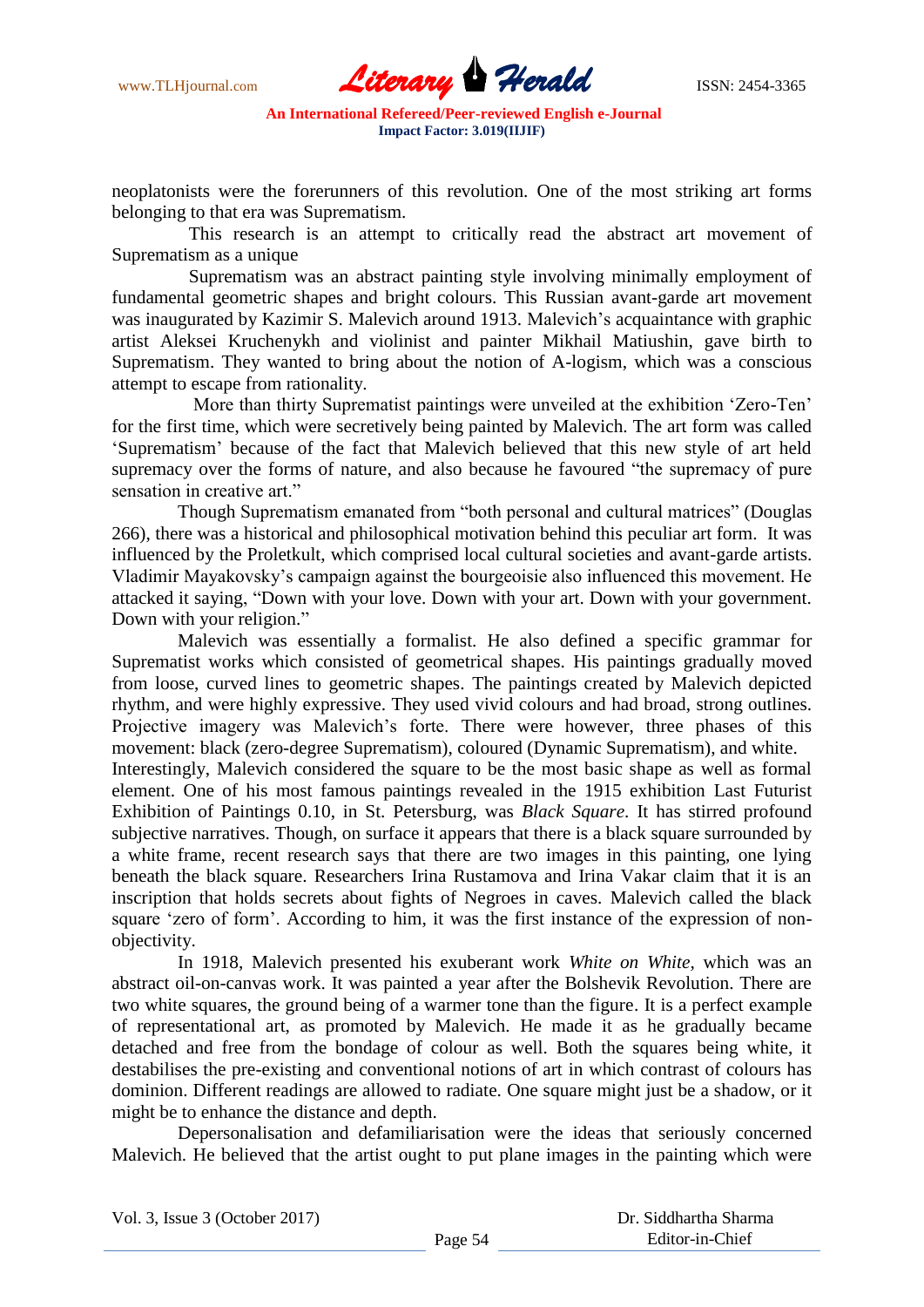www.TLHjournal.com *Literary Herald*ISSN: 2454-3365

self-referential and are not-related to the personality of the artist per se. Art should be impersonal, as far as possible. They should be devoid of the feelings, aspirations, and memory of the artist. In *From Cubism and Futurism to Suprematism,* Malevich described how colour and texture are 'ends' instead of 'means' in painterly creativity. Medium was the art.

Assimilation played an important role in emergence of this form. Before conjuring Suprematism, Malevich had been making Cubo-Futurist art. For instance, *The Knife Grinder (The Glittering Edge)* employs Cubism as well as Futurism. Even, in his Suprematist works, Malevich deliberately introduced Italian Futurism. Futurism advocated declassification. Perspectives played an important role here, as well as in Suprematism. His paintings also freely borrowed from Cubism, which was also a Modernist European art movement. Cubism involves a dismantling and reassembling of the objects. This fact points to the subtle, yet grave concern that Suprematism was indeed largely influenced by colonisation from the West. In spite of this, Suprematism was nevertheless more radical than Cubism and Futurism. Malevich called it the "new painterly Realism," the basic tools for which were colour, line, and brushwork. It is interesting to note, as in *Suprematist Composition,* and other such works using minimalistic shapes, that the shapes were not always circle, square, and triangle, but also varying sizes of rectangles, trapeziums, and sometimes, even cubes, which were drawn out of rhombuses though.

However, Suprematism was entirely different from Constructivism, Humanism and Materialism. Alexander Rodchenko, another pioneer of Russian avant-garde movement, had introduced Constructivism, which focussed on utilitarian art. Suprematism was completely based on an anti-materialist, anti-utilitarian philosophy. It did not have a functional utitlity. It vouched for Art for Art's sake. It seemed to align with Oscar Wilde's thought, "Life imitates" art far more than art imitates life."

It is important to note that this was a time when various philosophers, scientists, and thinkers, like Nietzsche, Steiner, Eintein, and Schopenhauer were grappling with epistemological duality. Malevich encouraged people to change their thought pattern. He wanted them to move beyond the "denotative significance of colour" (Stupples 11). He recommended a revolution of consciousness. He went on to write a book titled *The Non-Objective World*, the second part of which dealt with Suprematism. He asserted that only through non-objectivity, alogism, and liberation from the object could art be free, and the artist would be able to create something new and original. He advocated dependence on intuition for originality and freeing oneself from objectivity. According to him *Black Square*  represented intuitive reason. (Neimark 63)

Many believed that there was an emotional as well as a mystical factor also involved in the works of Suprematism. It was said to be idealistic and other-worldly. Malevich contested that the "beyond-reason" Zaum style of painting and literature, which was essentially transrationalism, had a structure and was not "all emotional and anti-intellectual." (Douglas 270)

Evolution also played a significant role in Suprematist art. Malevich believed that along with biological evolution, an evolution in human psyche takes place. Being discontented with the stagnation brought about in art in the mid-nineteenth century, he encouraged Symbolism, Cubism, Futurism, and non-objective art, as an antidote to it. He himself evolved his painting style from early imagery to Eastern mysticism to Russian primitivism in his later works. In *Mower,* colours do not remain solid, and try to blend with